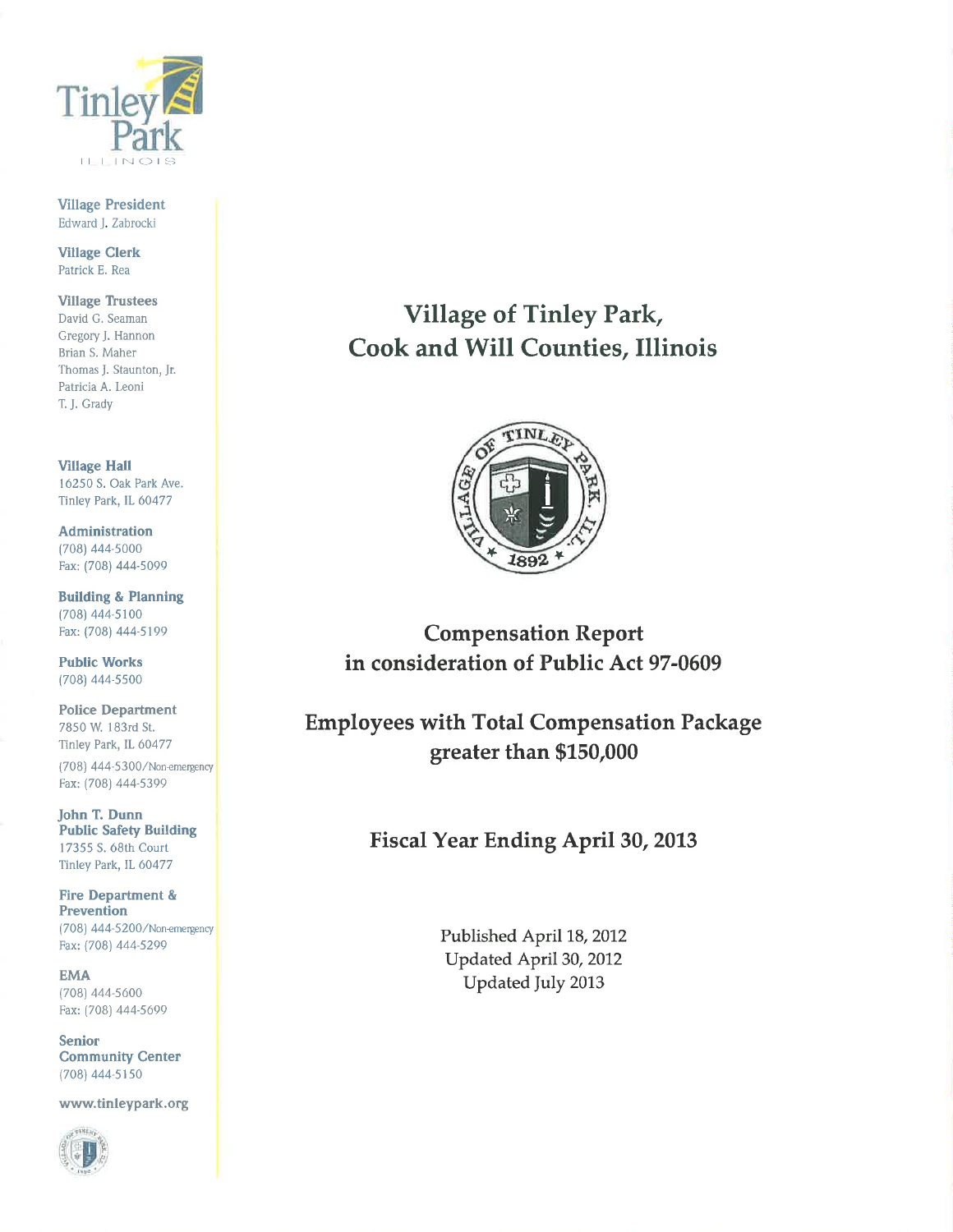

**Village President** Edward J. Zabrocki

**Village Clerk** Patrick E. Rea

**Village Trustees** David G. Seaman Gregory J. Hannon Brian S. Maher Thomas J. Staunton, Jr. Patricia A. Leoni T. J. Grady

**Village Hall** 16250 S. Oak Park Ave. Tinley Park, IL 60477

**Administration** (708) 444-5000 Fax: (708) 444-5099

**Building & Planning** (708) 444-5100 Fax: (708) 444-5199

**Public Works** (708) 444-5500

**Police Department** 7850 W. 183rd St. Tinley Park, IL 60477 (708) 444-5300/Non-emergency Fax: (708) 444-5399

John T. Dunn **Public Safety Building** 17355 S. 68th Court Tinley Park, IL 60477

**Fire Department & Prevention** (708) 444-5200/Non-emergency Fax: (708) 444-5299

**EMA**  $(708)$  444-5600 Fax: (708) 444-5699

**Senior Community Center** (708) 444-5150

www.tinleypark.org



## **EMPLOYEE COMPENSATION**

In August 2011 Public Act 97-0609 became law. This Act amended the Illinois Open Meetings Act and the Illinois Pension Code and requires additional disclosures to be provided by Illinois public bodies.

The Act requires that all Illinois Municipal Retirement Fund (IMRF) employers must post information for each employee having a total compensation package that exceeds \$75,000 per year within 6 days of approval of a budget.

The Act also provides that any IMRF employer that approves an employee's total compensation package equal to or in excess of \$150,000 per year must post the total compensation package at least 6 days before the approval of a budget.

For purposes of the Act, "Total Compensation Package" means payment by the employer to the employee for salary, health insurance, a housing allowance, a vehicle allowance, a clothing allowance, bonuses, loans, vacation days granted, and sick days granted. This definition of "Total Compensation Package" includes only items that are paid directly to the employee, and not expenses incurred by the employer for the benefit of the employee. Accordingly, expenses such as health insurance premiums, and retirement system contributions paid by the Village to companies or individuals other than the employees would not be included in the computation of the Total Compensation Package. An employee's vacation time is provided in accordance with Section 6.6 of the Village of Tinley Park Personnel Manual and is included within the salary for the position and is not an additional compensation benefit. The Village does not provide employees sick days. Additionally, as noted above, under the provisions of the Act, the Village is only required to provide disclosure of employees participating in the IMRF pension system.

Following the definition of Total Compensation Package as provided in the Act, the Village of Tinley Park does not have any employees subject to the \$150,000 separate disclosure requirements of the Act.

The language of the Act does not clearly define how this disclosure should be presented. The Village is providing the attached list of employees by both name and position whose "true" Total Compensation Package exceeds \$150,000, inclusive of such other costs incurred and paid by the Village that benefit the employee. All employees meeting this benchmark, including those covered by other pension or retirement systems, are included. The information within this report is on a projected basis for the fiscal year beginning May 1, 2012 and ending April 30, 2013.

Bast & Bettenhouser

Brad L. Bettenhausen **Village Treasurer**